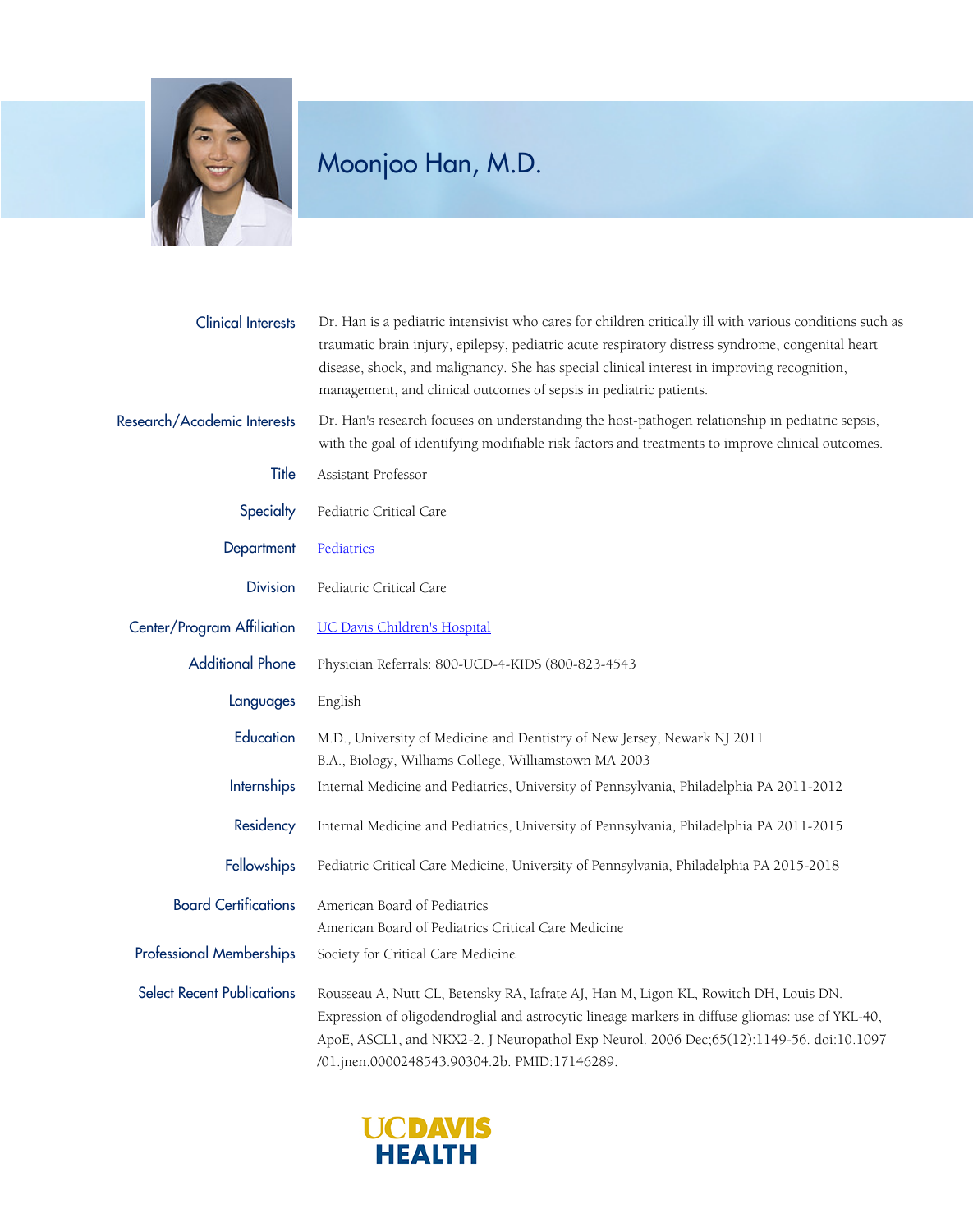

## Moonjoo Han, M.D.

Rivera MN, Kim WJ, Wells J, Driscoll DR, Brannigan BW, Han M, Kim JC, Feinberg AP, Gerald WL, Vargas SO, Chin L, Iafrate AJ, Bell DW, Haber DA. An X chromosome gene, WTX, is commonly inactivated in Wilms tumor. Science. 2007 Feb 2;315(5812):642-5. doi:10.1126 /science.1137509. Epub 2007 Jan 4. PMID:17204608.

Finberg KE, Sequist LV, Joshi VA, Muzikansky A, Miller JM, Han M, Beheshti J, Chirieac LR, Mark EJ, Iafrate AJ. Mucinous differentiation correlates with absence of EGFR mutation and presence of KRAS mutation in lung adenocarcinomas with bronchioloalveolar features. J Mol Diagn. 2007 Jul;9 (3):320-6. doi:10.2353/jmoldx.2007.060182. PMID:17591931.

Han M, Rivera MN, Batten JM, Haber DA, Dal Cin P, Iafrate AJ. Wilms' tumor with an apparently balanced translocation t(X;18) resulting in deletion of the WTX gene. Genes Chromosomes Cancer. 2007 Oct;46(10):909-13. doi:10.1002/gcc.20476. PMID:17620295.

Sequist LV, Martins RG, Spigel D, Grunberg SM, Spira A, Jänne PA, Joshi VA, McCollum D, Evans TL, Muzikansky A, Kuhlmann GL, Han M, Goldberg JS, Settleman J, Iafrate AJ, Engelman JA, Haber DA, Johnson BE, Lynch TJ. First-line gefitinib in patients with advanced non-small-cell lung cancer harboring somatic EGFR mutations. J Clin Oncol. 2008 May 20;26(15):2442-9. doi: 10.1200/JCO.2007.14.8494. Epub 2008 May 5. Erratum in: J Clin Oncol. 2008 Jul 10;26(20): 3472. PMID:18458038.

Akhavanfard S, Vargas SO, Han M, Nitta M, Chang CB, Le LP, Fazlollahi L, Nguyen Q, Ma Y, Cosper A, Dias-Santagata D, Han JY, Bergethon K, Borger DR, Ellisen LW, Pomeroy SL, Haber DA, Iafrate AJ, Rivera MN. Inactivation of the tumor suppressor WTX in a subset of pediatric tumors. Genes Chromosomes Cancer. 2014 Jan;53(1):67-77. doi:10.1002/gcc.22118. Epub 2013 Nov 5. PMID:24249259.

Han M, Fitzgerald JC, Balamuth F, Keele L, Alpern ER, Lavelle J, Chilutti M, Grundmeier RW,